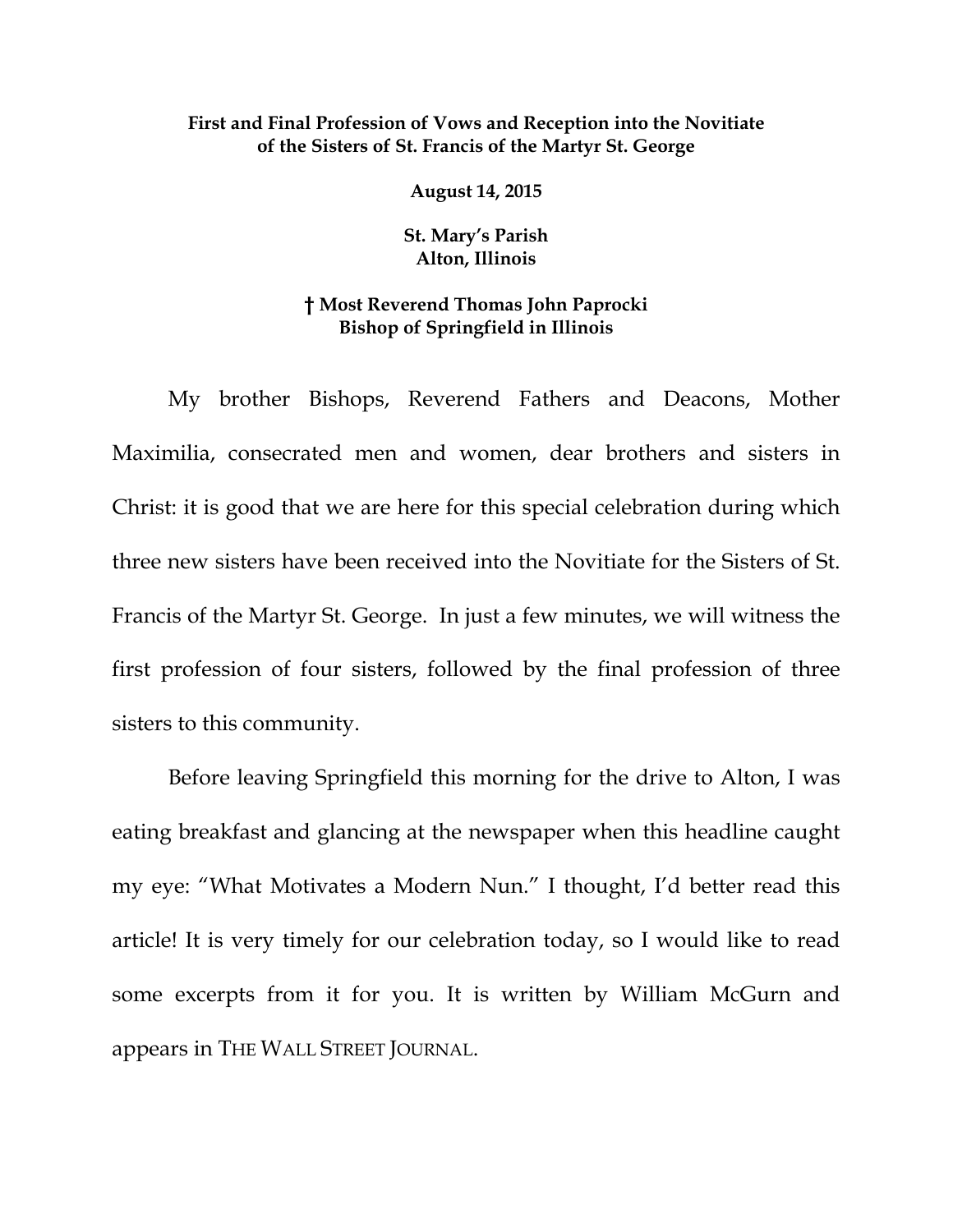On a hot August morning, 30-year-old Sister Bethany Madonna sits before the altar of the Basilica of St. John the Evangelist. Seated alongside her are seven other women, also in their 30s, also dressed in blue habits and long white veils.

The moment has been years in coming: the day they consecrate themselves to Jesus Christ as they offer their final vows as members of the Sisters of Life.

Which provoked a question: What could lead a personable young woman from a happy family to give up everything -- especially at a moment when women have never had as many opportunities before them?

It's a reasonable question.

Yet amid the palpable jubilance of this jam-packed basilica, it is clear that this question is the wrong one. There are no sad sacks or martyrs on this altar today. These are happy, excited women. What is it they believe they have found?

Sister Bethany says it's the "peace in your heart" that comes from knowing you are where you are meant to be. In this case it's a place so countercultural, it's almost un-American. For in a nation founded upon the God-given right to the pursuit of happiness, these sisters vow to put the happiness of others before their own. . . .

Indeed, for all the material things the sisters lack, they say their work impresses upon them what they *do* have: the security of knowing they are loved, by God certainly, but also by their families and fellow sisters. It is a love, the sisters say, that many of the women who come to them for help have never felt before. . . .

In other words, the vows they make today and the rings they received as a sign of these vows isn't about "no." It's about a radical "yes," an echo of the assent given more than two millennia ago by a Jewish girl in Nazareth: *Behold the handmaid of the Lord. Be it done to me according to thy word.1*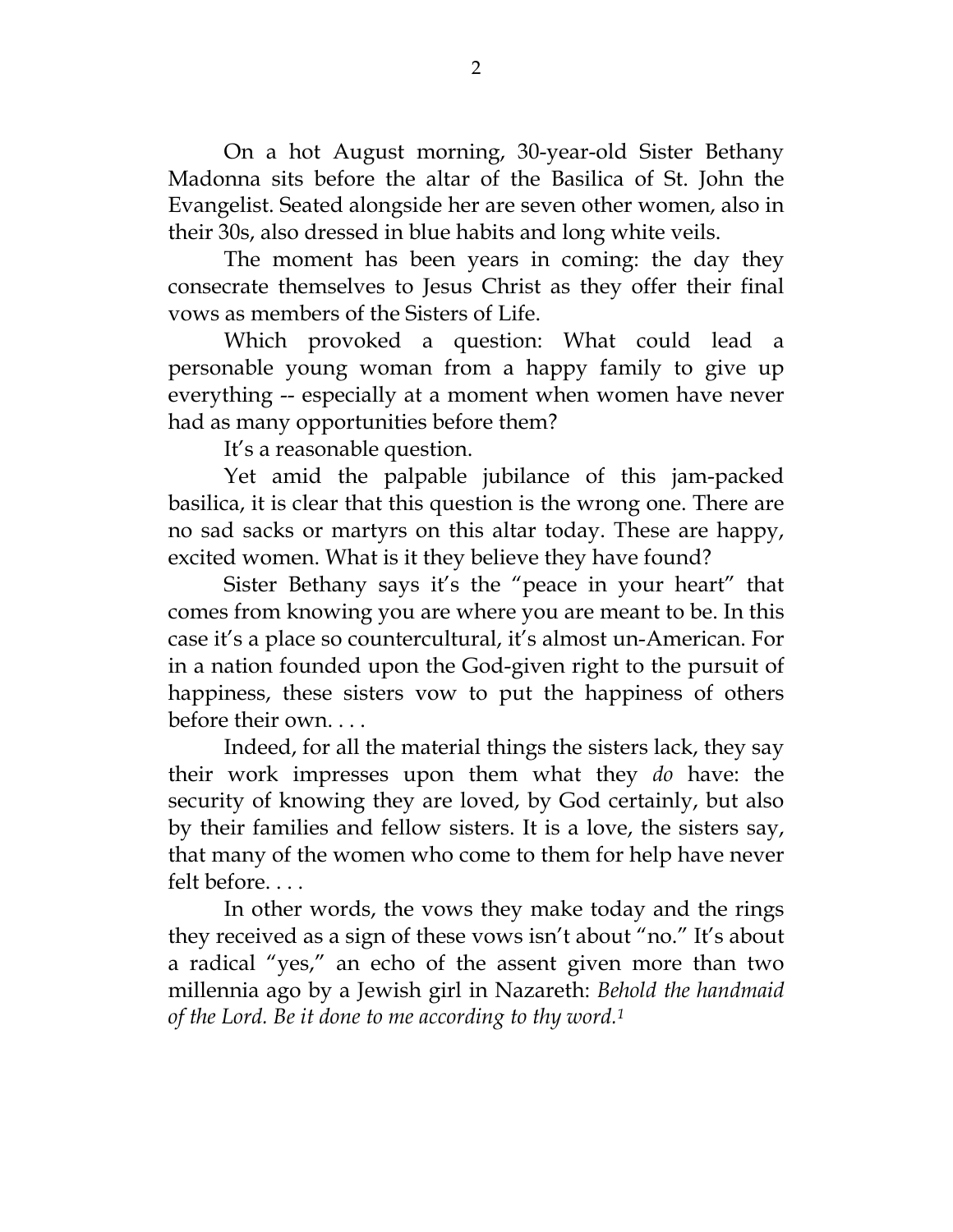I believe you Sisters know this already, but I read this for the sake of your families and friends in case they were wondering why these women are doing what they're doing!

This liturgy takes places during a very special time in the life of the Universal Church. Our Holy Father, Pope Francis, has designated this year as a Year of Consecrated Life. During this year, he encourages the Church in general and the various religious communities in particular to "look to the past with gratitude"2 for the many gifts that have been bestowed on the Church through the various forms and expressions of consecrated religious life. He also invites us to "live the present with passion,"3 remaining ever faithful to the mission of the Church and the particular charisms of each community. Finally, the Holy Father urges us to "embrace the future with hope,"4 seeing the consecrated life as a vehicle by which the Holy Spirit will continue to build up the Church.

This Year of Consecrated Life was called to commemorate the 50th Anniversary of the promulgation of *Lumen Gentium*, the Dogmatic Constitution on the Church promulgated at the Second Vatican Council. This landmark document offers profound insights into the nature and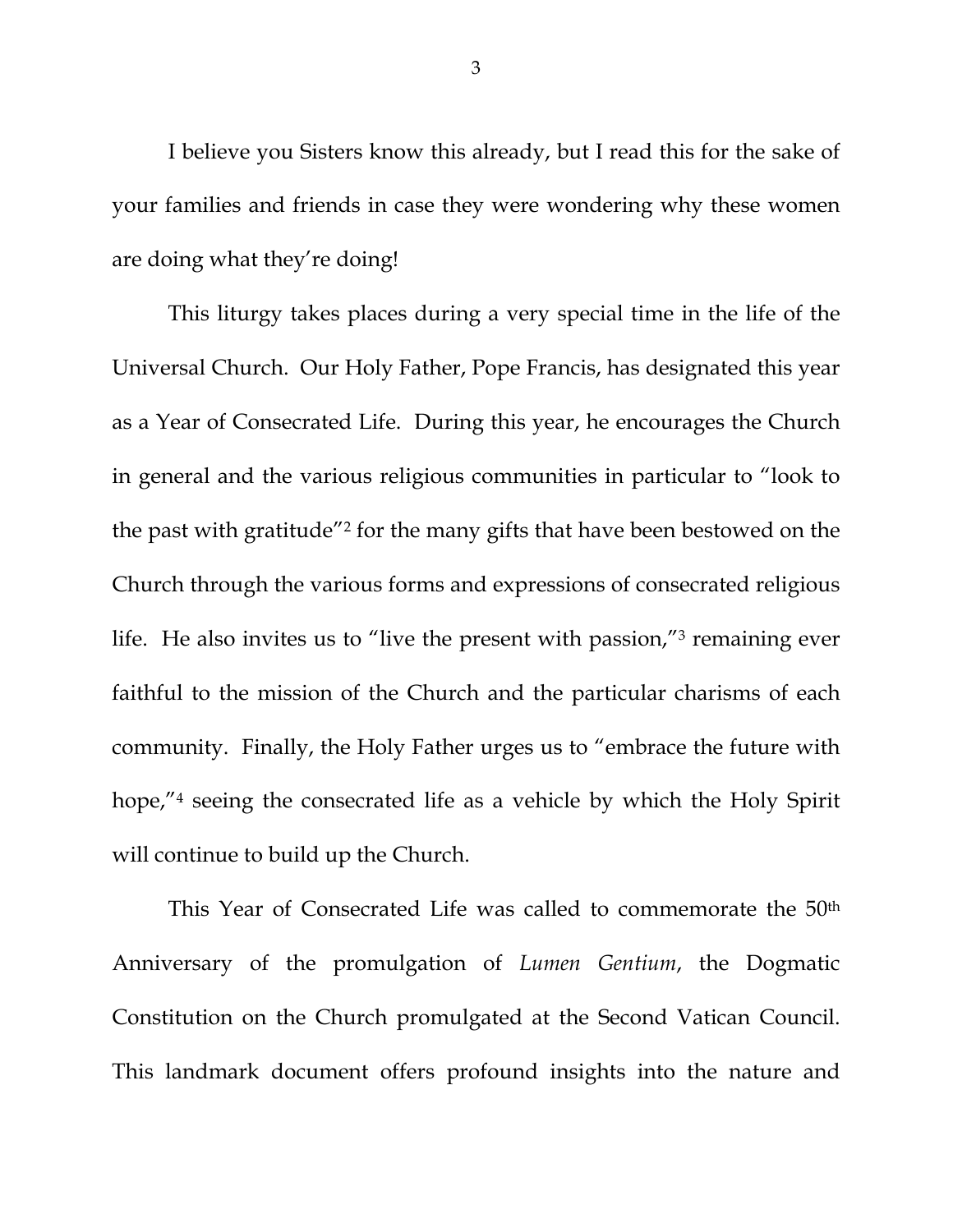mission of the Church, which has been entrusted with the task of drawing the faithful into a deeper communion with the Mystical Body of Christ in her Head and members.

The document identifies several images used in the Scriptures to describe the mystery of the inner nature of the Church. Among those images is that of the "spotless spouse of the spotless Lamb."5 This bridal imagery is used throughout the document, finding its scriptural basis in the writings of St. Paul, who speaks of the relationship that Christ has with the Church whom He "loved and for whom He delivered Himself up, that He might sanctify her" (Ephesians 5:26).

This bridal imagery is also highlighted in the readings that we have just heard. The Song of Songs uses the descriptive language of lovers encountering one another. The Responsorial Psalm speaks of the captivating beauty of the daughter as she is invited into the palace of her King. And the Gospel recounts the parable of the ten virgins who eagerly await the arrival of the Bridegroom who, on His arrival, will welcome them into the joy of the wedding feast of Heaven.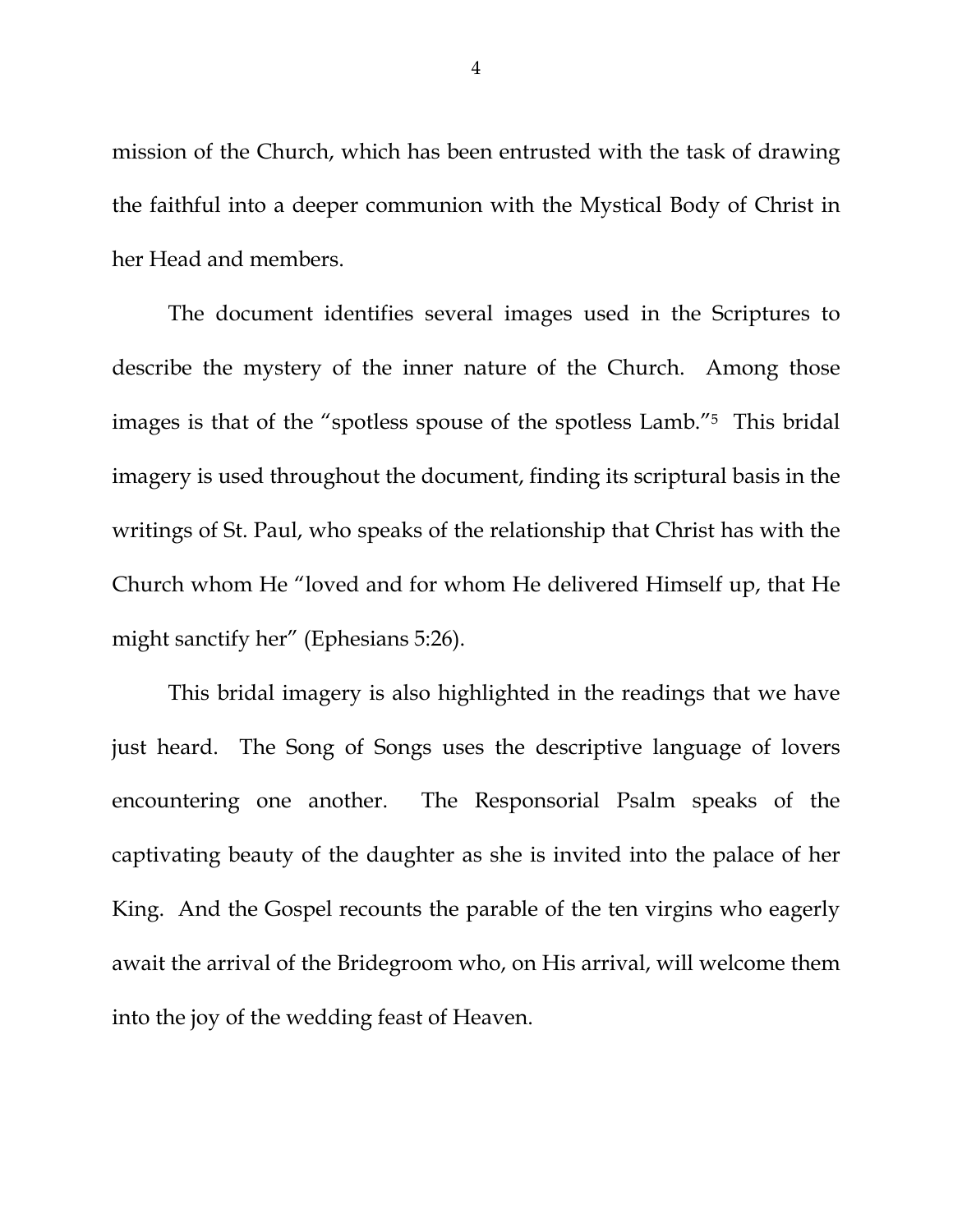In his Apostolic Exhortation *Vita Consecrata* on the Consecrated Life and Its Mission in the Church and in the World, Pope St. John Paul II writes that the consecrated life is a "particularly profound expression of the Church as the Bride who, prompted by the Spirit to imitate her Spouse, stands before him 'in splendor, without spot or wrinkle or any such thing, that she might be holy and without blemish' (Ephesians 5:27)."6 He further writes that "[t]his spousal dimension, which is part of all consecrated life, has a particular meaning for women, who find therein their feminine identity and as it were discover the special genius of their relationship with the Lord."7

It is this identity as a Bride of Christ, dear sisters, that you are called to embrace and live on a daily basis. Your entire life as a consecrated religious sister finds meaning in this spousal relationship that you share with the Bridegroom. This liturgy, in particular, highlights the many aspects, both exterior and interior, of that identity to which the Lord has drawn you through His loving invitation to give your life totally to Him.

For those of you who have just entered the Novitiate, you have heard in the interior silence of your heart the words of the Bridegroom, inviting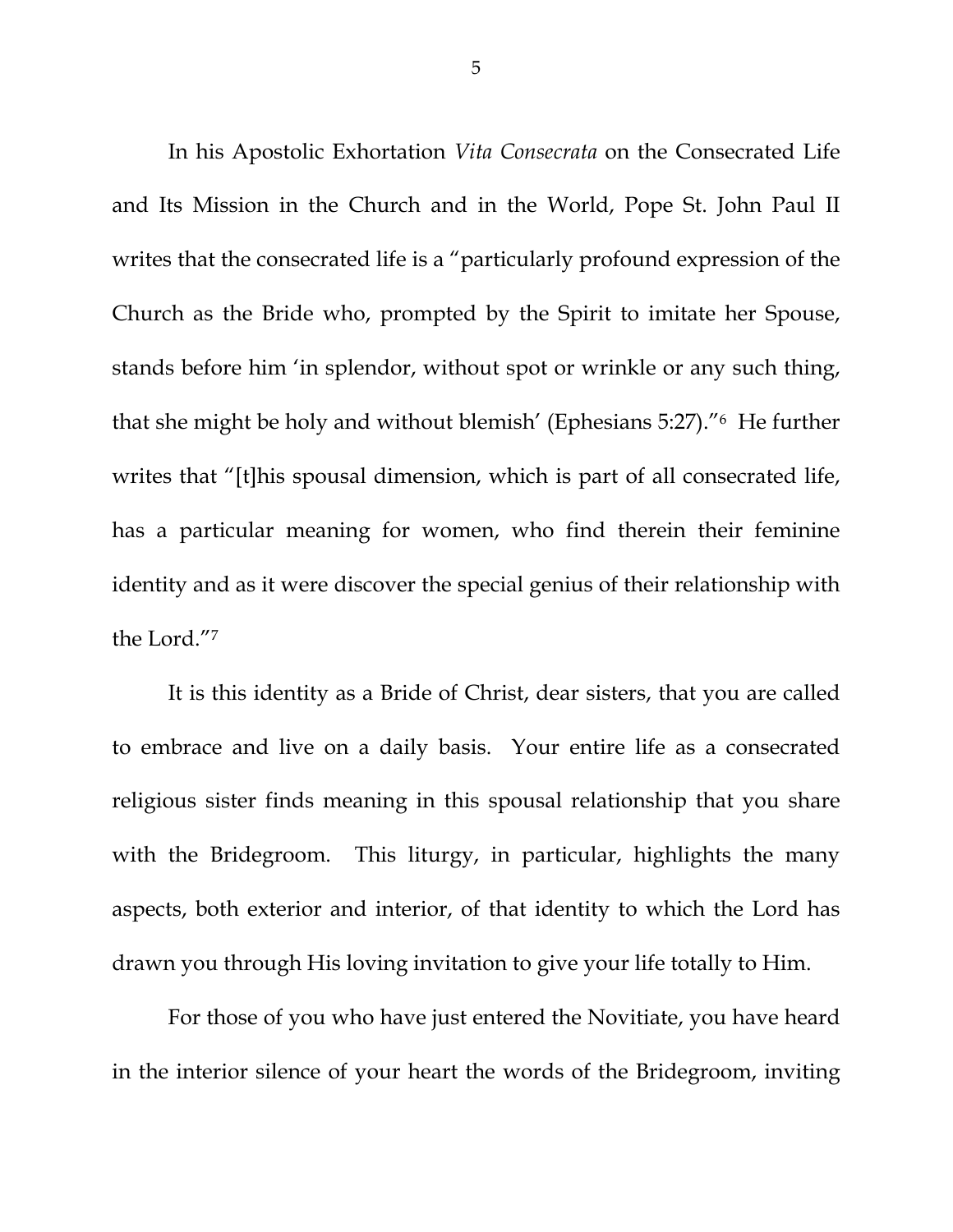you with the words from our first reading: "Arise, my beloved, my dove, my beautiful one, and come!" (Song of Songs 2:10). It is He who has called you to this life, and you have said 'yes' to that divine proposal to begin to learn to live your life exclusively for Him in this particular community.

Your initial 'yes' to that invitation is demonstrated externally in your being clothed for the first time with that wedding garment of the spouse of Christ. The habit serves as a "sign of your consecration"8 and is to be worn "as a badge of innocence and mortification, and a strong armor against the world, the flesh, and the devil."9 It will serve as an exterior reminder to you and to others that you belong to no one, except Christ alone, and your life must reflect the innocence and dedication to Him by saying 'no' to all of those things which try to lure you away from that union.

For those of you who are about to take your first vows, your initial 'yes' to live this life of a special union with the Bridegroom will be deepened through the profession of the evangelical counsels of poverty, chastity and obedience. The words that you will speak will be the verbal expression of the interior offering of your heart to Him, resolving to follow Him unconditionally. "By his profession of the evangelical counsels, then,"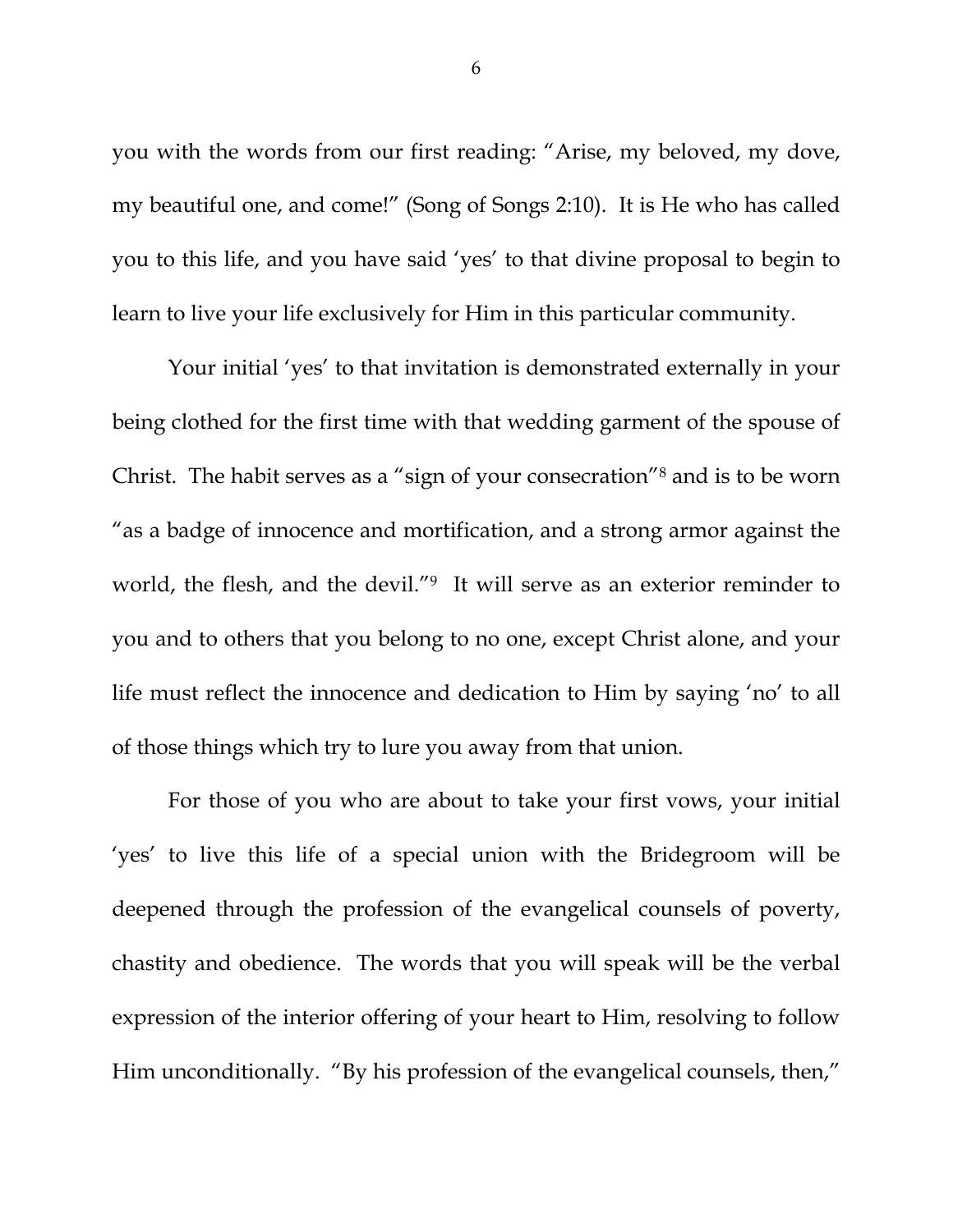you will be "more intimately consecrated to divine service"10 through which Christ's merciful love will made visible in a more profound way through your lives.

You will receive the black veil as an outward symbol of your "lowliness of heart and separation from the world."11 It is also "a sign of that wondrous marriage between the Church and Christ, her only Spouse, which should be made visible in your life."<sup>12</sup> The crucifix will also be given to you as a reminder to keep Christ always close to your heart, especially as you follow Him into those areas of trial, that you may know the depth of His love for you and the special care that He will always bestow upon you as His beloved.

Finally, you will receive the Rosary of the Seven Joys of the Blessed Mother. She offers the preeminent model of consecrated discipleship. Her life was lived in constant union with her Son, thus enabling her to serve with purity of heart and maternal love. May you always look to her in order to imitate her example in the apostolates to which you are called and may you constantly be aware of her maternal intercession for you.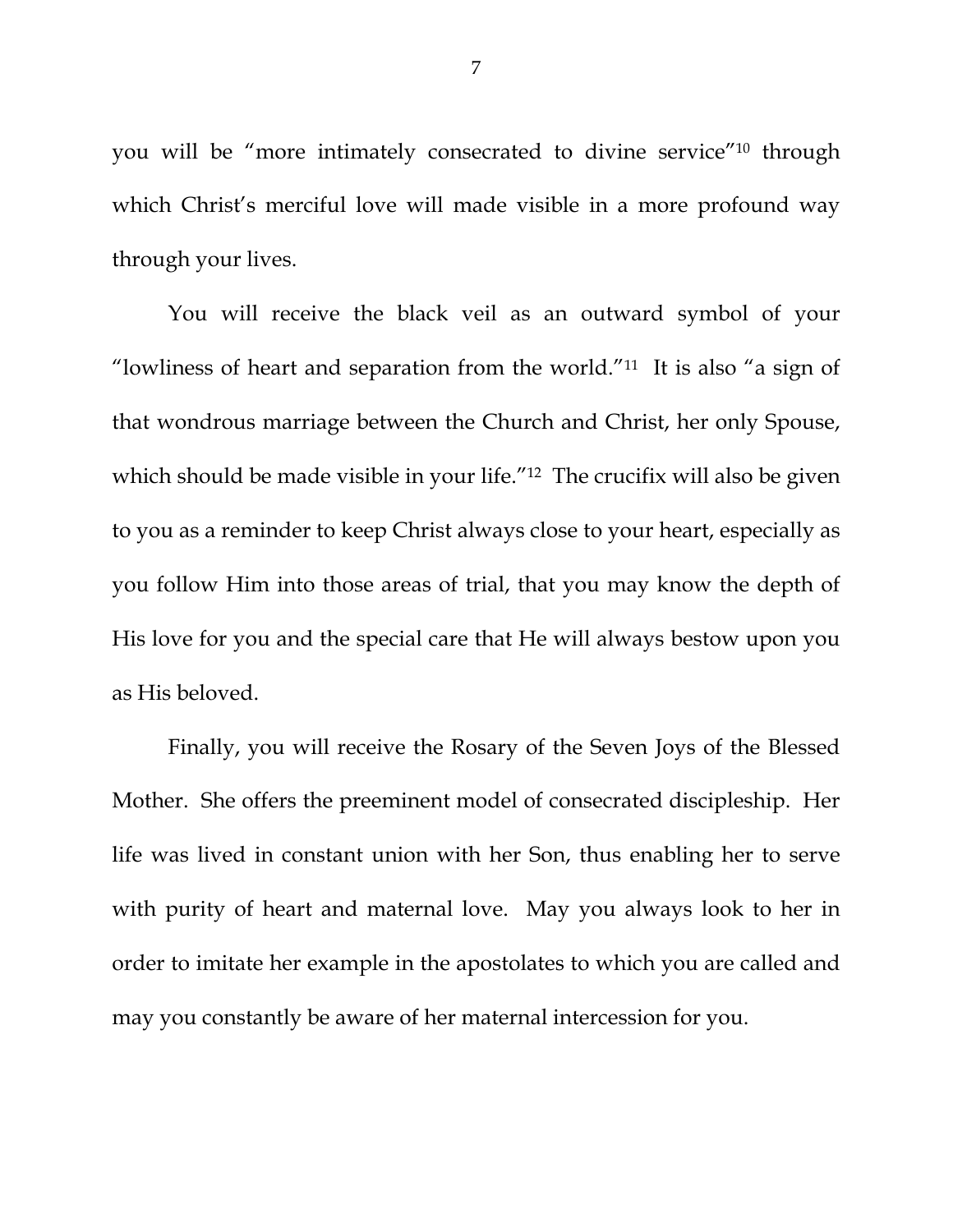For those of you who are professing your final vows, you have reached a definitive moment in your life as a consecrated religious sister. Although you have professed and renewed your vows on several occasions, it has always been for a temporary amount of time. Today, you will profess them one more time, but this time, with a major difference – you will add to that formula that key word: forever.

Your 'yes' to Christ forever is the culmination of years of saying 'yes' to Him in the joys and trials that you have surely experienced in religious life. You make this choice freely with a heart that has been tested, stretched, and purified so that you can indeed give that definitive 'yes' without any delusions of pure sentiment, but with a love that has been molded and formed in the crucible of His love for you.

Your prostrating before the altar will be symbolic of your laying down your life to be of service to His will forever in the context of the life of this community. This humility is a recognition that it will not be by your own strength or effort that you will live this vocation, but it will be through His generous gift of grace, for He will give you the strength to do all things for love of Him and His Church.

8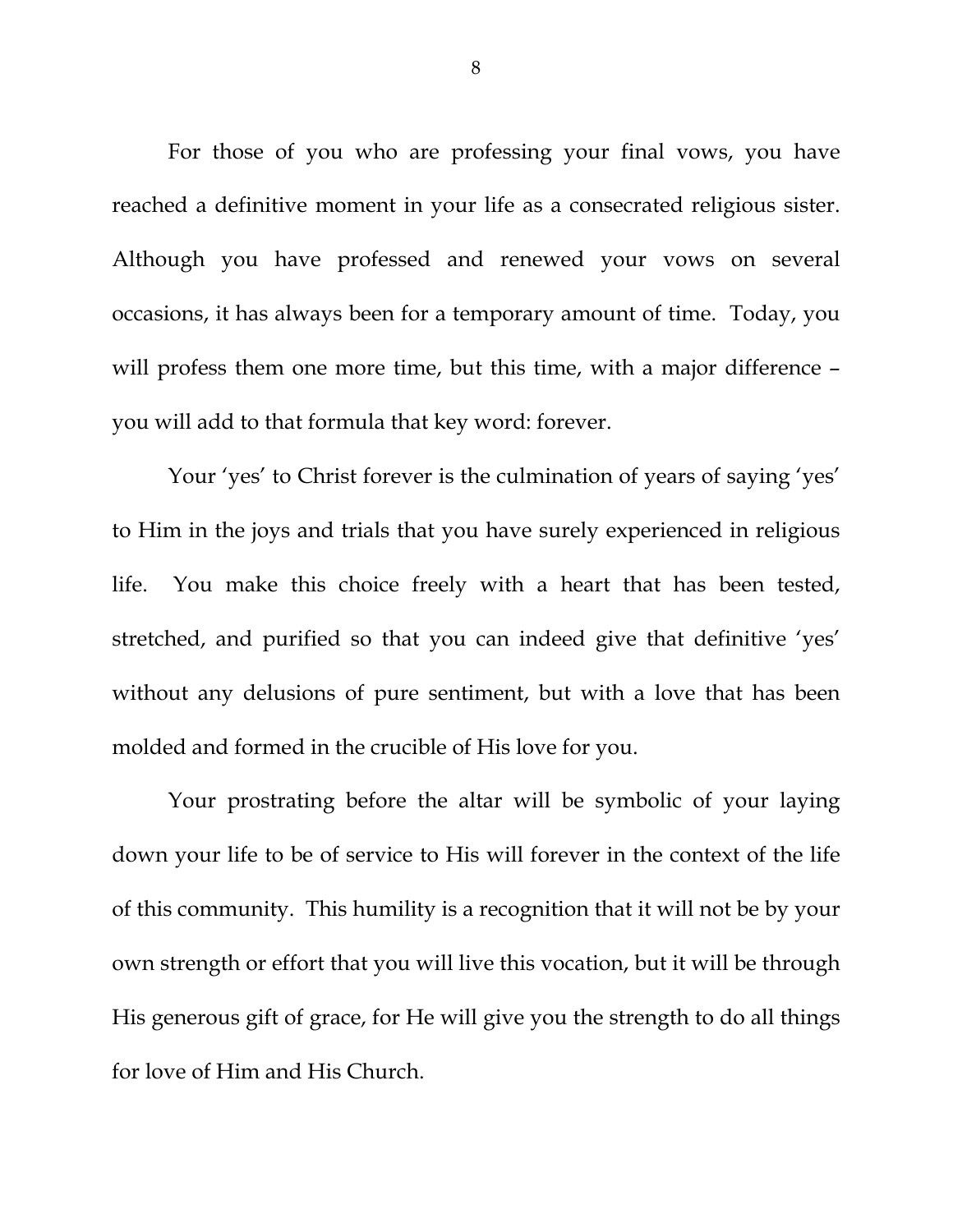The ring that you will receive will serve as a reminder of the everlasting covenant between you and Christ from this day forward. That bond of love will carry you through every trial that you may face, for as St. Paul reminds us, nothing "will be able to separate us from the love of God in Christ Jesus our Lord" (Romans 8:39).

I would like to conclude with a brief reflection on the mystery of the Transfiguration as it relates to you. Pope St. John Paul II speaks of how this mystery is a fitting icon for the consecrated religious life. You have been chosen by Christ to ascend the mountain with Him in order to experience the splendid glory of His divinity. In doing so, He invites you to live that life of transfigured holiness as a sign of your total consecration to Him and as a witness to the rest of the world of the happiness that comes from living a life dedicated to Christ.

With the beauty and joy of this day and this liturgy, not to mention the intense preparation that you have undergone in the past couple of months, you can surely identify with the sentiments of St. Peter, who, overwhelmed with the glory experienced, said to the Lord: "It is good that we are here!"(Matthew 17:4). We may feel the desire to remain in this

9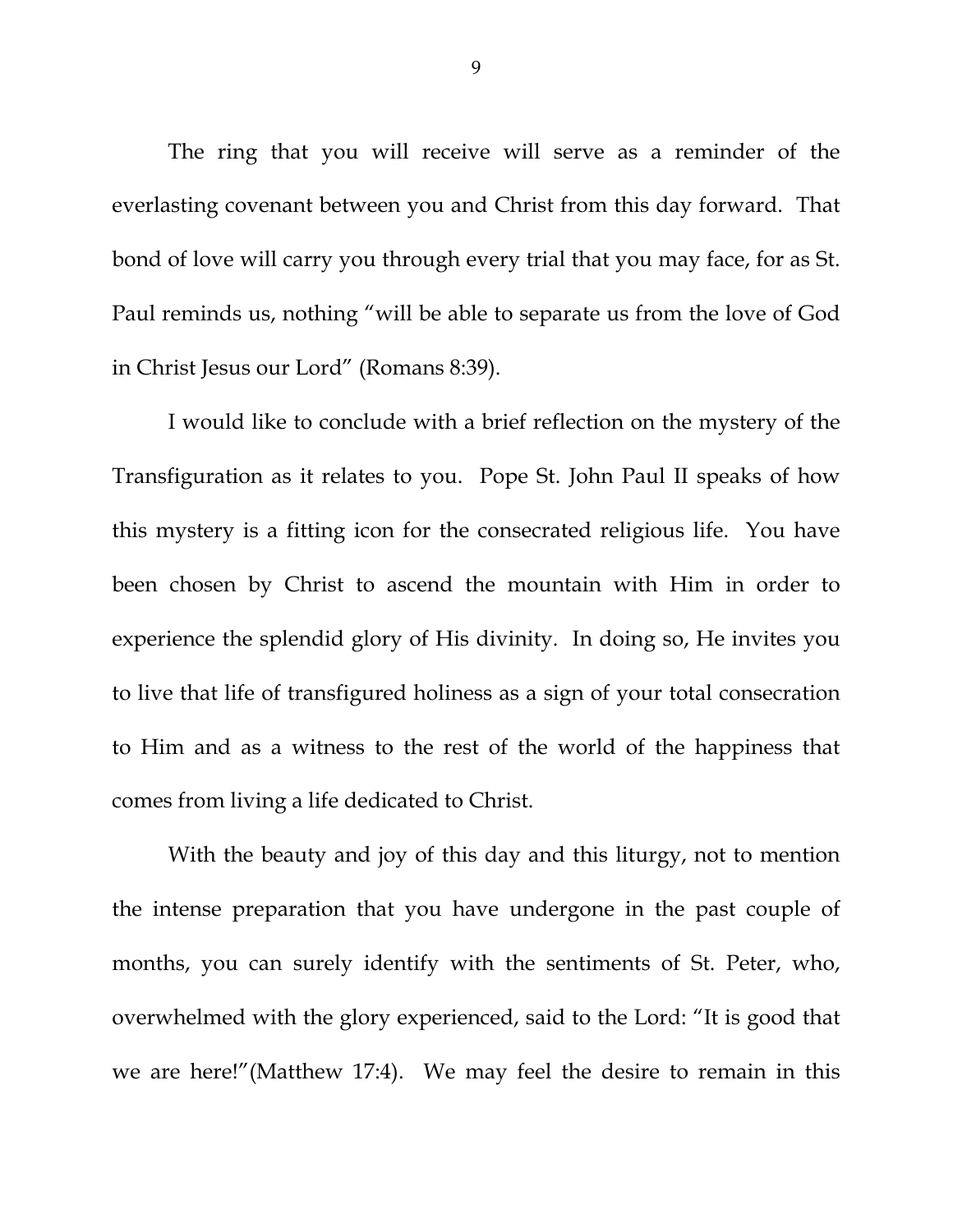moment, not wanting it to end. But, as the Holy Father reminds us, "The dazzling event of the Transfiguration is a preparation for the tragic, but no less glorious, event of Calvary."13

The path of every vocation necessarily involves the Cross, and your life as a Bride of Christ is no exception. This is not something to run *from*, but rather, something to run *to*, for as the Holy Father explains so well, "consecrated persons discover that the more they stand at the foot of the Cross of Christ, the more immediately and profoundly they experience the truth of God who is love."14

So the Lord says to you, as He did to the Apostles at the Transfiguration, "rise and have no fear" (Matthew 17:7). The path that lies ahead may be difficult, but there is no room for fear for those who have the love of Christ so close to them as you do on your journey as His beloved brides. The light of this moment points to the greater light of the Resurrection, which is the glorious destination to which each of us aspires.15

May you be like those wise virgins who take care to guard this great gift of your consecration to Him in your heart, so that when the